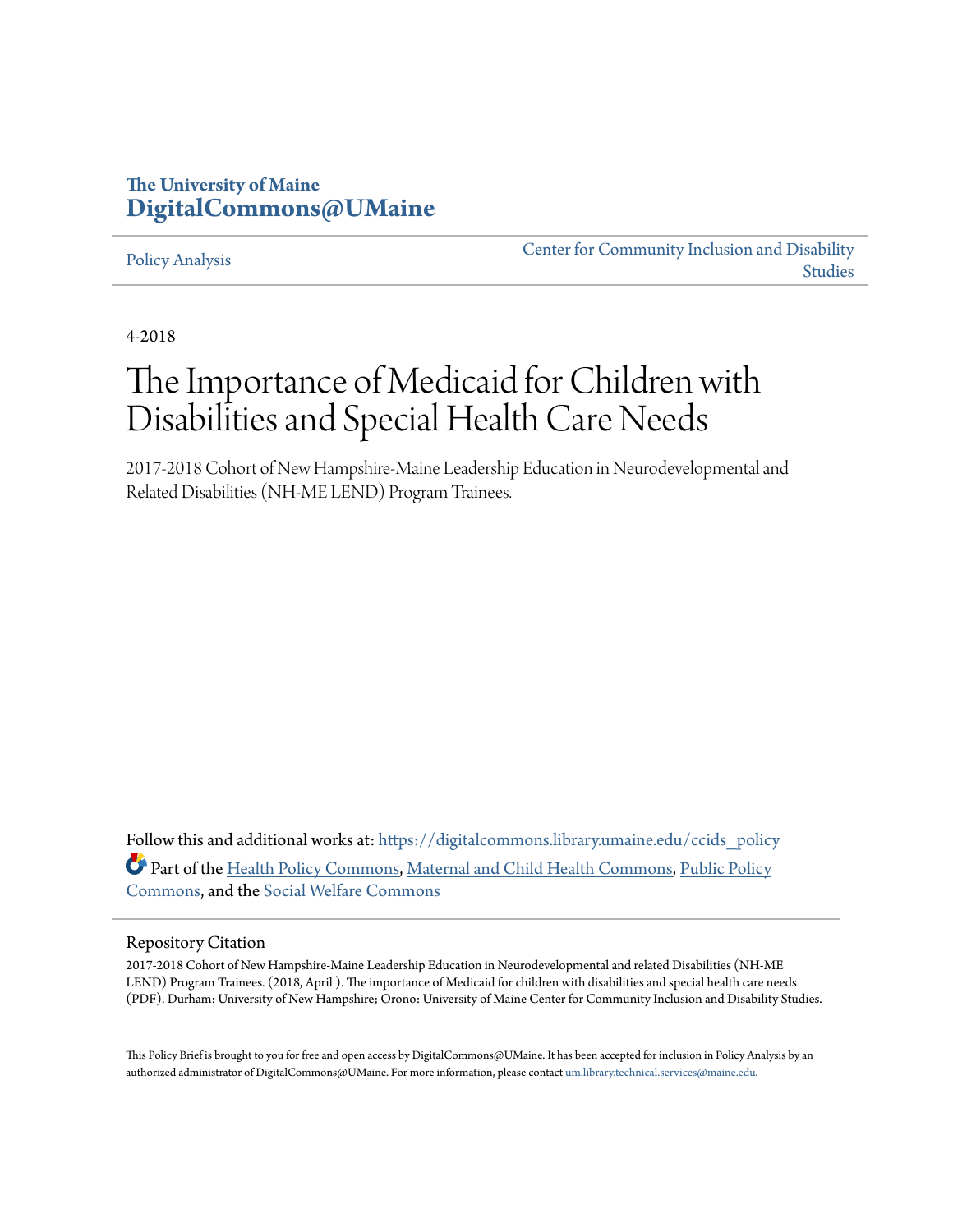

University of New Hampshire 55 College Road | Pettee Hall 103 Durham, NH 03824 phone: 603.862.0561 | fax: 603.862.0034 www.mchlend.unh.edu

## **POLICY BRIEF: The Importance of Medicaid for Children with Disabilities and Special Health Care Needs**

Produced by the 2017-2018 Cohort of New Hampshire-Maine Leadership Education in Neurodevelopmental and Related Disabilities (NH-ME LEND) Program Trainees.

## **Executive Summary**

Changes to Medicaid financing structure should be carefully considered because any change could have a potentially negative impact on children with disabilities and special health care needs (hereafter referred to as children with disabilities) and limit their access to critically needed health care services and community supports. Currently, Medicaid funding operates through a state and federal partnership, with the federal government providing 60% of funding on average. A cornerstone of Medicaid is the **Early and Periodic Screening, Diagnostic, and Treatment (EPSDT)** child health benefit. This program offers vital support services to children with disabilities, including early and periodic screenings, comprehensive wellness checks, and timely immunizations.

Historically, a majority of Americans have held a favorable view of the Medicaid program. Additionally, many individuals currently benefit from the program. In the state of Maine, 4 in 10 children benefit from Medicaid services – many of whom have disabilities. Since 1965, Medicaid has provided low or no-cost health care to low-income families of children with disabilities who would not otherwise be able to afford developmentally and medically necessary supports and services. Medicaid also fills insurance coverage gaps for privately insured, working families. Medicaid further allows many families the financial means to keep children with disabilities living at home, involved in their communities, and out of institutions (Musumeci & Foutz, 2018). This not only lifts a financial burden off families; states also see downstream economic benefits as services shift to more costeffective community and home-based settings.

### **Policy Responses and Alternatives**

Since 1980, many proposed changes have focused on limiting federal spending on Medicaid rather than improving services. For example, the two most common policy proposals are *block grants*  and *per capita caps* which could help states reduce spending, but could also limit Medicaid's ability to adjust and meet the actual needs of recipients. These proposals could result in negative consequences, particularly for children with disabilities and their families (e.g., redefined eligibility criteria so that working families with children with disabilities lose access to health insurance, or limiting access to crucial medical and developmental services). Ultimately, changes focused solely on costs may reduce services and lead to greater health disparities among states.

Medicaid Waivers have provided states with an alternative to test new approaches that differ from federal program rules, potentially improving their programs and managing costs. An example of a waiver that has improved services for children with disabilities is the *Katie Beckett Waiver.*  Implemented under the Reagan Administration in 1982, this program has served to make Medicaid more effective and efficient. Waivers, however, can also have negative consequences if they reduce eligibility or restrict access for children with disabilities and their families.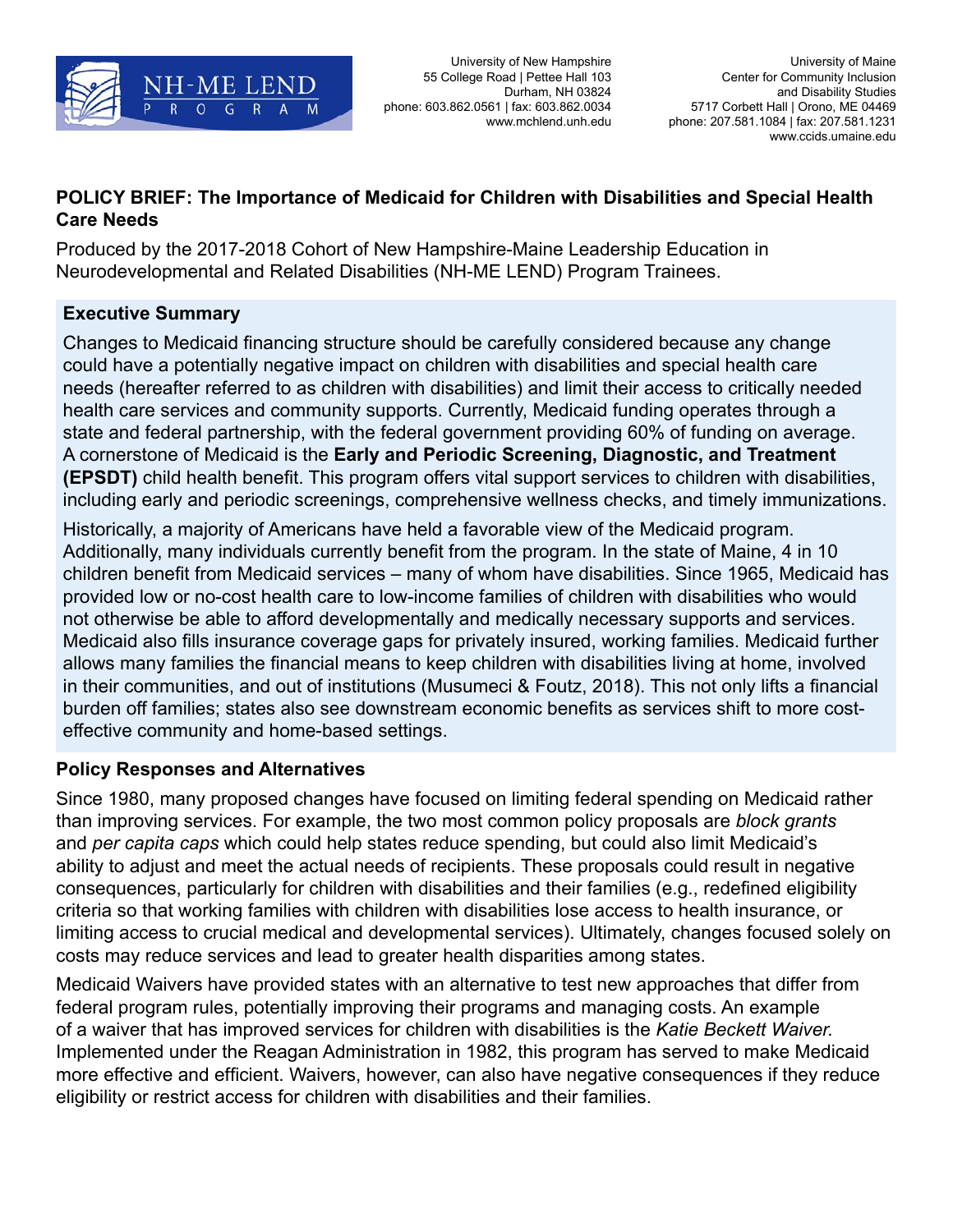#### **Stakeholders/Professional Opinions**

Many stakeholders, pediatric health-related groups, and professionals from a variety of disciplines advocate for no major changes to Medicaid funding and eligibility structure in order to continue the vital access to health services that the program provides for children with disabilities. Professional organizations opposing major changes to Medicaid include the American Academy of Pediatrics, American Medical Association, National Association of Social Workers, American Occupational Therapy Association, American Speech-Language-Hearing Association, Academy of Nutrition and Dietetics, American College of Obstetricians and Gynecologists, and the Association of University Centers on Disabilities. Advocacy organizations opposing changes include the Kaiser Family Foundation, The ARC, March of Dimes, Families USA, Family Voices, the National Association of Councils on Developmental Disabilities, National Disability Rights Network, and the Autistic Self Advocacy Network.

#### **Proposal**

Any major change to Medicaid policy could have negative consequences for children with disabilities. Restructuring eligibility or financing for Medicaid would shift costs to states or families and likely result in funding cuts for this population. This would endanger benefits such as EPSDT or the *Katie Beckett Waiver* that are important to children with disabilities. The consequences of such a change could be devastating to families, burdening them with costs that could easily bankrupt even the most financially stable households. On a larger economic scale, services such as EPSDT improve quality of life for children with disabilities, enabling them to perform better academically, live in their communities, and ultimately become more productive, contributing members of society.

Our Medicaid program has been tested and refined over the past 50 years to provide the level of care necessary to properly serve children with disabilities. Block grants, per capita caps, and the use of waivers to reduce eligibility and benefits could threaten the system of comprehensive care built over these decades. While we recognize that there is not pending legislation addressing these issues, we encourage families, legislators, health-related professionals and advocacy organizations to remain vigilant to any proposed changes to the Medicaid program that could impact eligibility and access for children with disabilities and the community services they and their families need.

#### **Sources**

- Lambrew, J. (2005). Making Medicaid a block grant program: an analysis of the implications of past proposals. *Milbank Quarterly, 83*(1), 41-63.
- Musumeci, M., & Foutz, J. (2018, February). *[Medicaid's role for children with special health care](https://nationaldisabilitynavigator.org/wp-content/uploads/news-items/KFF_Medicaid-Role-for-CYSHCN_Feb-2018.pdf)  [needs: A look at eligibility, services, and spending.](https://nationaldisabilitynavigator.org/wp-content/uploads/news-items/KFF_Medicaid-Role-for-CYSHCN_Feb-2018.pdf)* Kaiser Family Foundation (Issue brief). Retrieved from: https://nationaldisabilitynavigator.org/wp-content/uploads/news-items/KFF\_ Medicaid-Role-for-CYSHCN\_Feb-2018.pdf